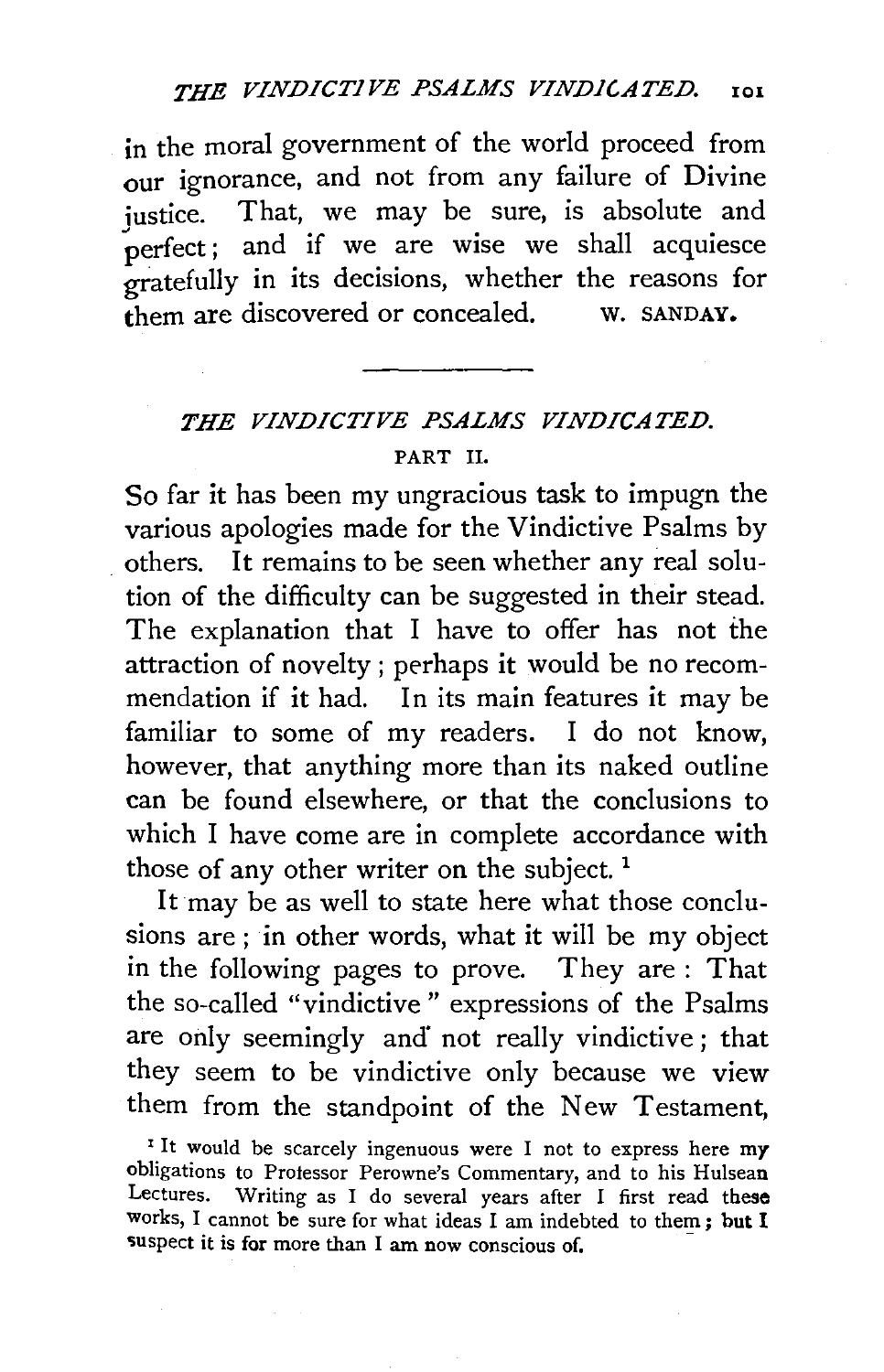instead of from the standpoint of the Old ; that, read in the light of the Hebrew Scriptures, they are innocent, unexceptionable, and even imitable : in short, that, rudely as they may jar upon our ears and wrong as they would be in our lips, they are, nevertheless, in perfect harmony with the kind and degree of revelation vouchsafed *to*  those who penned them ; that they are the natural and, more than that, the commendable outcomes of the system under which the *writers* lived; that they are as natural *to* that system and as lawful under it, as they are unnatural and unlawful under a different and more perfect system ; and, finally, that they are all this without contravening in the remotest degree those eternal principles of *justice* and piety and charity *which* are the foundation of the Old Testament no less than of the New. This is what I shall hope to establish, though I do not engage to prove *these* propositions, either seriatim or formally.

Let us begin by asking two questions; First, What is it that really shocks us in these Psalms-what is the head and front of their offending ? Secondly, What would be a valid and incontrovertible defence of them ? When, and under what conditions, could they be considered as completely vindicated?

In the Comminatory Psalms-for it will be necessary to take the two classes separately-the chief, if not the only, stumbling-block *is* the spitefulness, the malignity, the longing (felt to be cherished, if not always expressed) for vengeance upon the Psalmists' enemies which they *seem* to exhibit. It is that the Psalmists appear to anticipate with delight the discomfiture of enemies-their own and their country's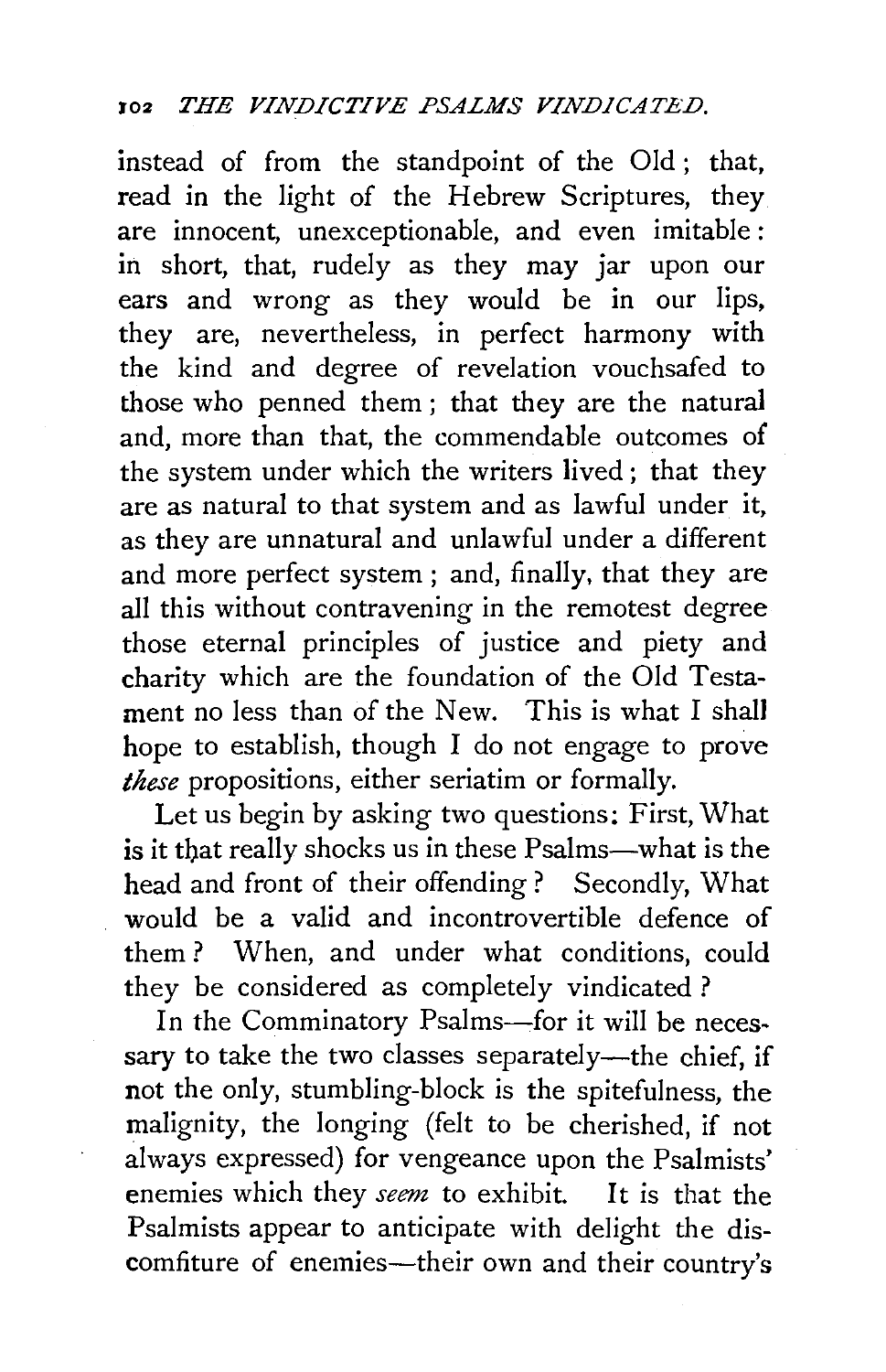-when these enemies are not necessarily wrongdoers and transgressors of the law of God. We do not resent the Psalmists', any more than we resent the Apostles' or Prophets' denouncing God's judgments against impenitent sinners ; we feel it is only proper that they should do *that.* But what grieves and offends us is their identifying, to all appearance, their private enemies with God's enemies, the enemies of right and religion, and their confounding the former in the doom reserved by God for the latter.

Take, for example, Psa. lix. 10, "God shall let me see my desire upon mine enemies." Who does not instinctively feel that the writer of these words was hoping to enlist the arm of God against his private foes, was counting on the connivance and help of God in fulfilling his long-cherished hopes of vengeance and retaliation.

The same may be said of what is seemingly the most cruel and malignant of all the Comminations : " Happy shall he be that taketh thy little ones and dasheth them against the stones" (Psa. cxxxvii. 9). The offence lies in the (apparently) fiendish satisfaction with which the writer anticipates the paying off of an old grudge; the paying it off in the blood and butchery of innocent children.

Consequently, before the Comminatory Psalms can be considered as vindicated, these two points must be established : First, that the Psalmist in no case predicates evil of mere private enemies because of real or supposed private injuries, but always of God's enemies, the enemies, that is, of his law, his religion, his chosen people, because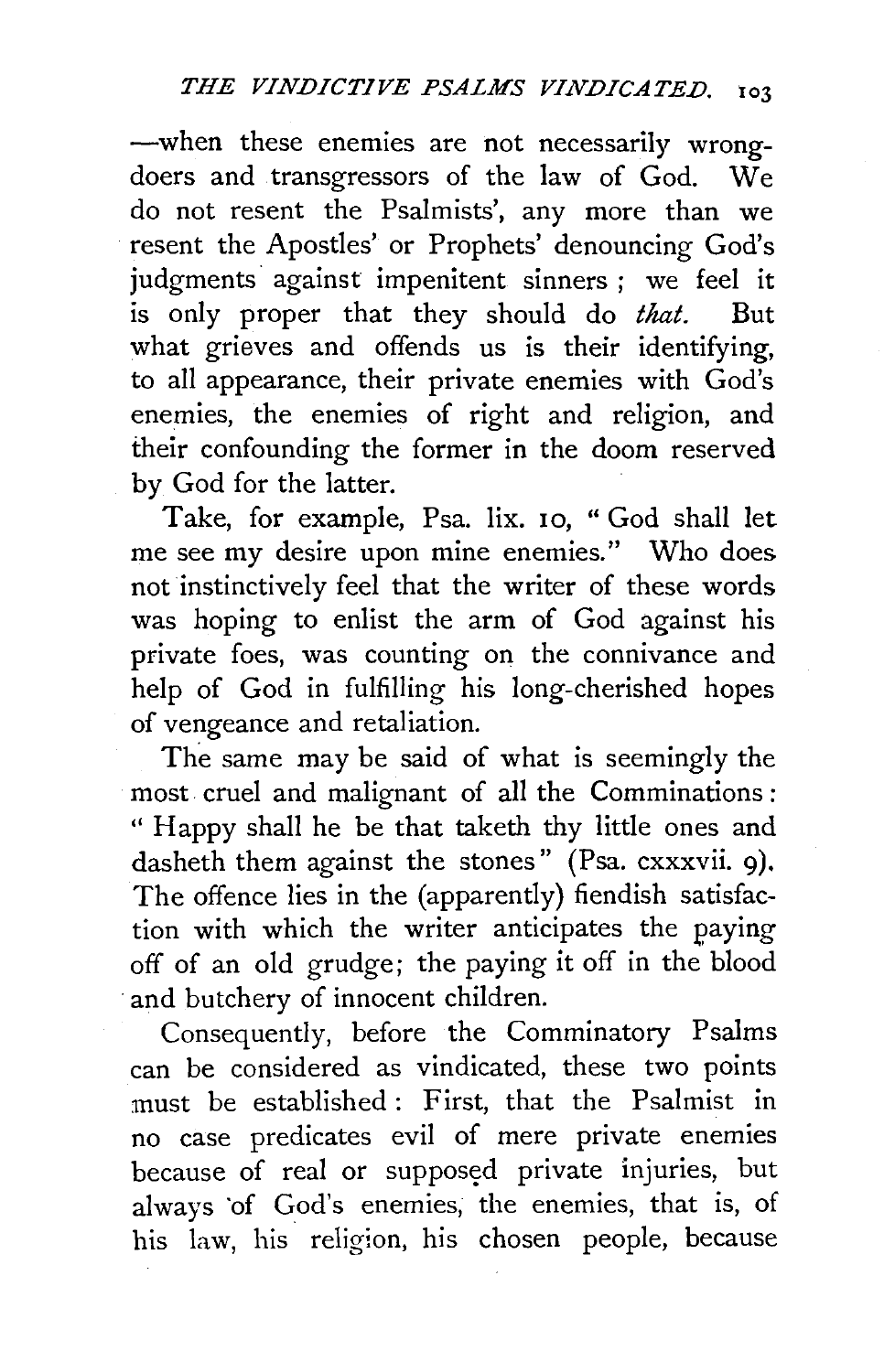of violations of that law, affronts offered to that religion, or wrongs done to that people ; in other words, because of *sins.* Secondly, that, supposing him always to speak of God's enemies, he nowhere predicts a punishment disproportionate to the offence ; a punishment, in fact, such as the Merciful God will never inflict. If we can prove these two points--prove that the vengeance, whatever it may be, is pronounced against the wicked, *qua* wicked, and if we can shew at the same time that such vengeance, so far as we can judge, would be, by the law of the older Dispensation, but the meet and equitable recompense for their wickedness, then surely we need have no further mis-\_g'ivings about the *Comminatory* Psalms.

But in the case of the *Imprecatory* expressions, an additional and a much greater difficulty confronts us. Apart from the appearance of vindictiveness, apart from the seeming craving for vengeance 'Which they exhibit in a much greater degree than •>do the Comminatory Psalms, we have to account tfor this fact, that the writers deliberately pray 'God (not to be forbearing or forgiving, but) to be angry, to take vengeance, to inflict punishmentwhether on private enemies or on God's enemies seems at first sight to signify very little. For it appears to us, who live under the Dispensation of mercy, to be malicious and uncharitable and every way unbecoming in men who need mercy themselves to urge the Omnipotent *not* to be merciful, but to pour the vials of his wrath even on flagitious sinners. A Christian is taught to pray for the conversion of such men; but the Psalmists pray for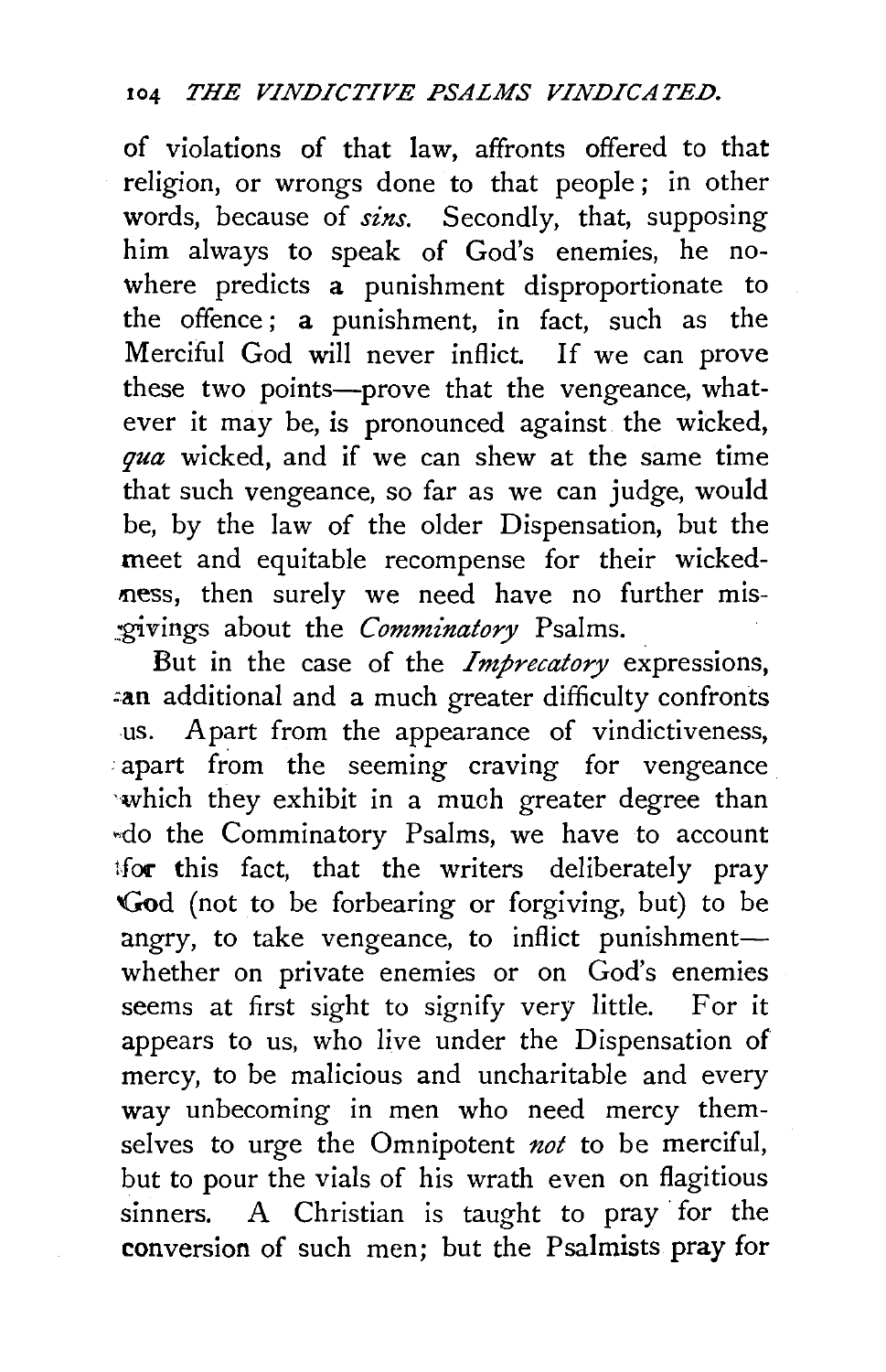instant and condign punishment. They protest, in fact, against the mercy and forbearance of God; they cry aloud for chastisements upon the sinner; they will have him confounded, persecuted, destroyed, without loss of time.

Consequently, in order to vindicate the Imprecatory Psalms, we shall have to prove, in the first place, that it was lawful and commendable for those who penned them to pray God for vengeance, for the instant temporal punishment of the wicked. And, this point being established, we shall have to prove, as before, that the Psalmists in every case pray for vengeance on the *wicked*, and not on persons who are *merely* private enemies; that they pray only for the due and proportionate punishment of the wicked; and, finally, that, so far as we can judge, they pray for such punishment in no vindictive spirit, but from a sense of duty and a desire for God's honour and glory. If all this can be made good, then surely the Imprecatory Psalms may be considered as for ever eliminated from the list of Scripture difficulties.

Now the major part of these propositions, it is obvious, can only be established by a detailed examination of the various passages which are commonly esteemed to be vindictive. There is one link in the chain of argument, however, and that by far the most important, which must be firmly rivetted in its place before this examination is attempted, and it is this : " That it was lawful and commendable for the Psalmists to pray God for the instant temporal punishment of the wicked," a proposition which can only be proved, if it can be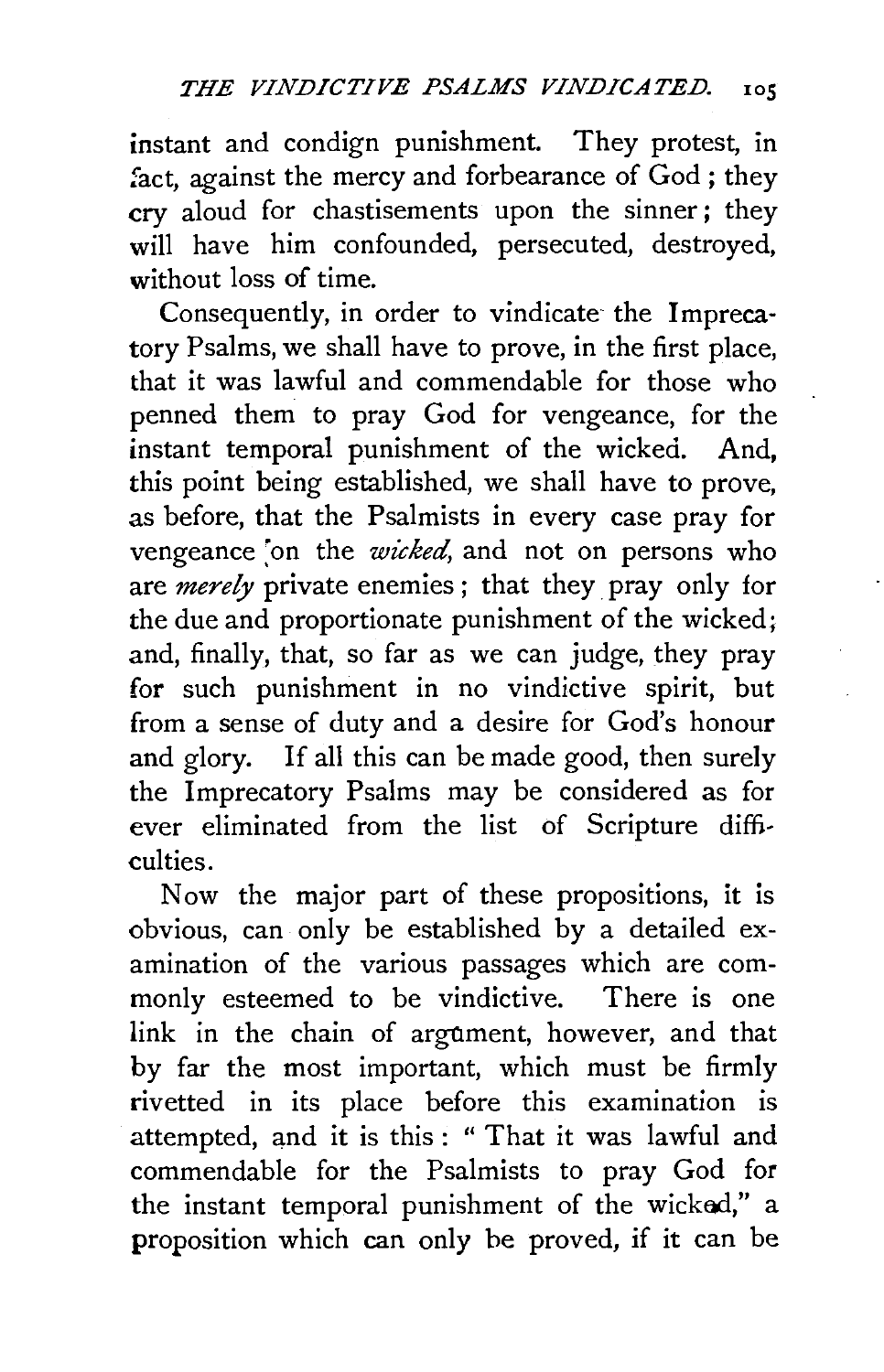proved at all, by a consideration of the peculiar character of the Jewish economy, of the nature of the law under which the Psalmists lived. For it will be admitted, I apprehend, by all, that a Christian has no right to pray for the infliction of temporal punishment, much less of certain specific temporal punishments, even upon the most wicked and mischievous of men. If he prays for such persons at all (and they need his prayers), it must be for their conversion. He may perhaps cry to God for their repression, for their confusion, because of the harm they are doing and the malign influence they are exercising. But he cannot pray-Christian charity forbids him to pray-as the Psalmists do, for their destruction. We are driven, consequently, to ask whether there was anything in the Legal Dispensation which made it lawful for a Jew to pray as it is confessedly unlawful for a Christian to pray. In other words, can desires and petitions, which are disallowed by the law of Christ, be allowed and encouraged by the law of Moses? It will be my endeavour to prove the affirmative. And to do this, I must beg the reader to consider with me what the Old Testament revelation really was, or, rather, in the first instance, what it was *not.* 

It was, to begin with, *no revelation of a future lifi.*  Account for it as we may, the fact is indisputable, that the sacred writings of the older Dispensation nowhere promise, directly and expressly, a future state of existence. On this capital question their silence is well-nigh absolute. True it is that our Lortl Christ, the same who " brought life and immortality to light," has taught *us* to see an intimation of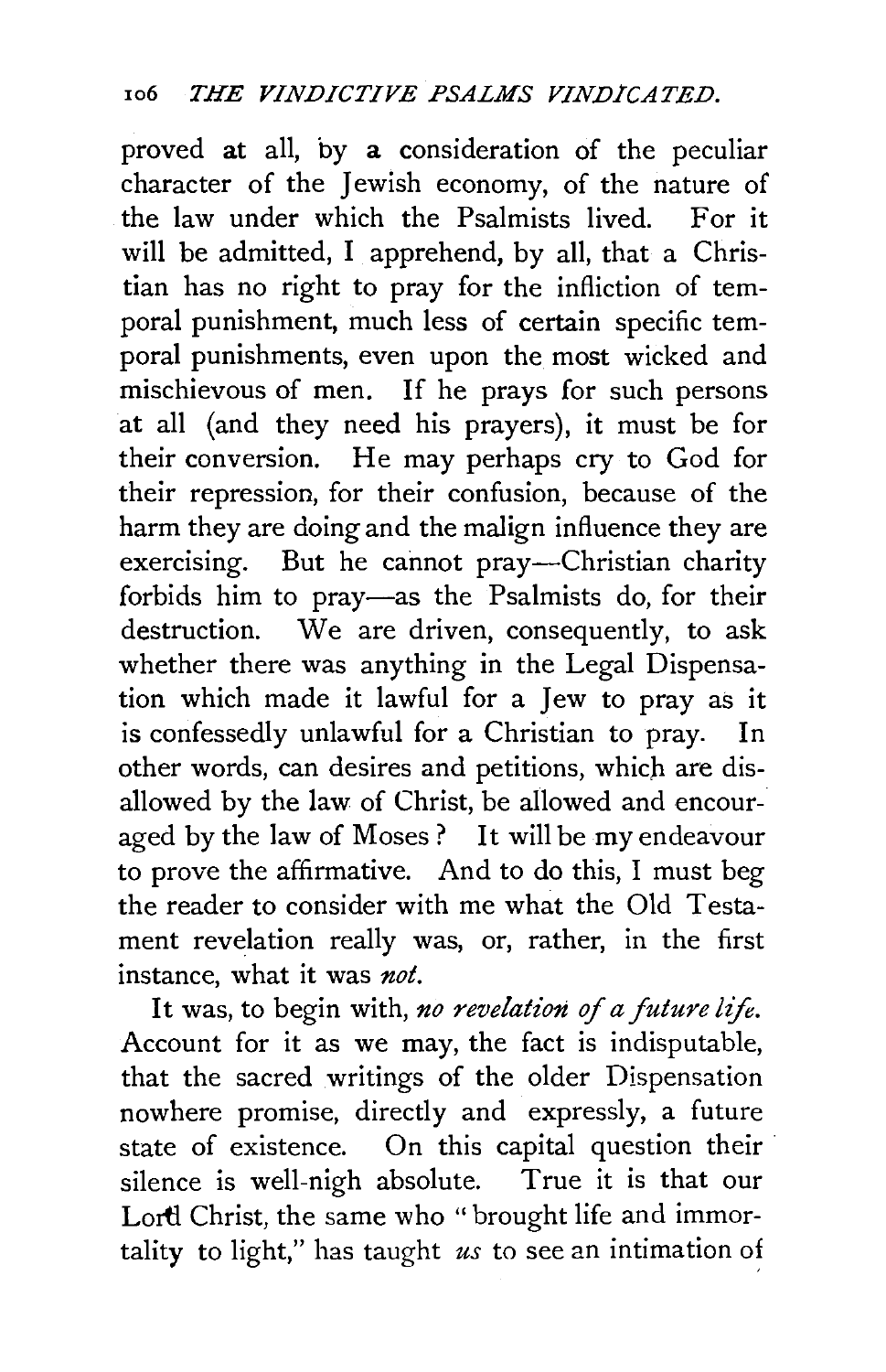the Resurrection in the words of Moses "at the bush" (St. Mark xii. 26, 27); but no one can seriously suppose that such a remote "allusion as *that* could have served to make known the doctrine to any one who had previously known nothing of the subject."<sup>1</sup> More than that, this very text, if carefully considered, will be found to furnish a most convincing proof that this magnificent doctrine is nowhere distinctly revealed in the Hebrew Scriptures. For, of course, the probability is that our blessed Lord, when appealing to the Old Testament to shew that the Sadducees were wrong " as touching the dead," would cite the most powerful proof which that volume afforded, the one most likely to silence all cavillers. We may presume, therefore, that this text was quoted because it was the most conclusive that could be quoted, because nothing else could be adduced which would carry with it the same amount of force. And yet, what does this text amount to? It merely suggests an *inference* on this doctrine-an inference which we may readily believe the Sadducees would be by no means disposed to accept. For, although, it would seem, they were " put to silence;" yet obviously this text would not necessarily be conclusive *with them.* They might have replied-perhaps they did reply-that the expression " I am the God of Abraham," &c., "did not necessarily mean more than that Jehovah had been the God of those patriarchs whilst they lived."<sup>2</sup> We find, then, that the scripture cited by our blessed Lord to prove not merely the survival of the soul but also

<sup>&</sup>lt;sup>1</sup> Whately, "Scripture Revelations concerning a Future State."

<sup>&</sup>lt;sup>2</sup> Smith's "Dictionary of the Bible." art. "Sadducees."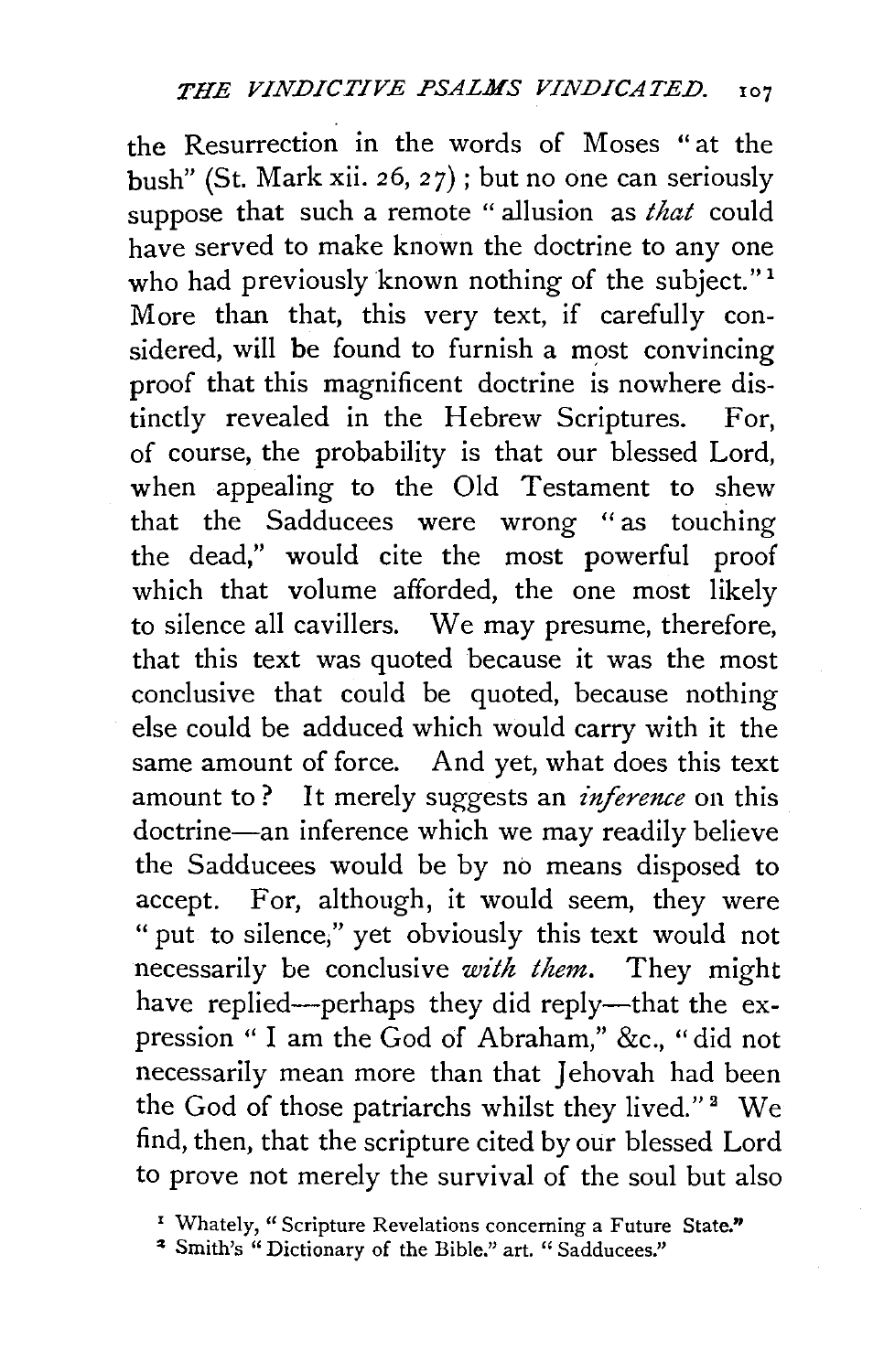the resurrection of the body, and which, it is a fair pre· sumption, was the most cogent that could be adduced *in* this behalf, is not obviously conclusive on either of these points. And therefore we claim, on the authority of Christ Himself, that the doctrine of eternal life, if taught inferentially, is nowhere taught expressly in the Old Testament.<sup>1</sup> But a scarcely less powerful proof of the silence or uncertainty of the Law and the Prophets on this great question is to be found in the existence of these very Sadducees. a sect which embraced the Jewish aristocracy and which furnished the nation with many of its High Priests, every member of which, however, affirmed that there was no resurrection of the dead. We know that all men naturally, and especially men in whom the religious instincts are so powerfully developed as they were in every scion of the Hebrew race, a race, be it remembered, of priests, a consecrated nation (Exod. xix. 6), desire to believe in a life beyond the grave. Moreover, it is the interest of a priestly caste, such as the Sadducees are suspected to have been, to hold and inculcate such a doctrine. What so likely to enhance their importance in the eyes of their co-religionists ? what so calculated to strengthen their position in Church and State ? We may be perfectly sure then, that if Jews, if Sadducean priests, if High Priests, generation after generation, persistently repudiated this doctrine, it was only because their convictions compelled them to repudiate it against their will; only because they

z " In Mosis lege ... aeternae vitae non fieri mentionem nisi per umbras aut rationis consequentiam, certissimum mihi videtur, *Christi*  auctoritate, qui Sadducaeos non verbis directis sed ratiocinando refellit ." *-Grotius.*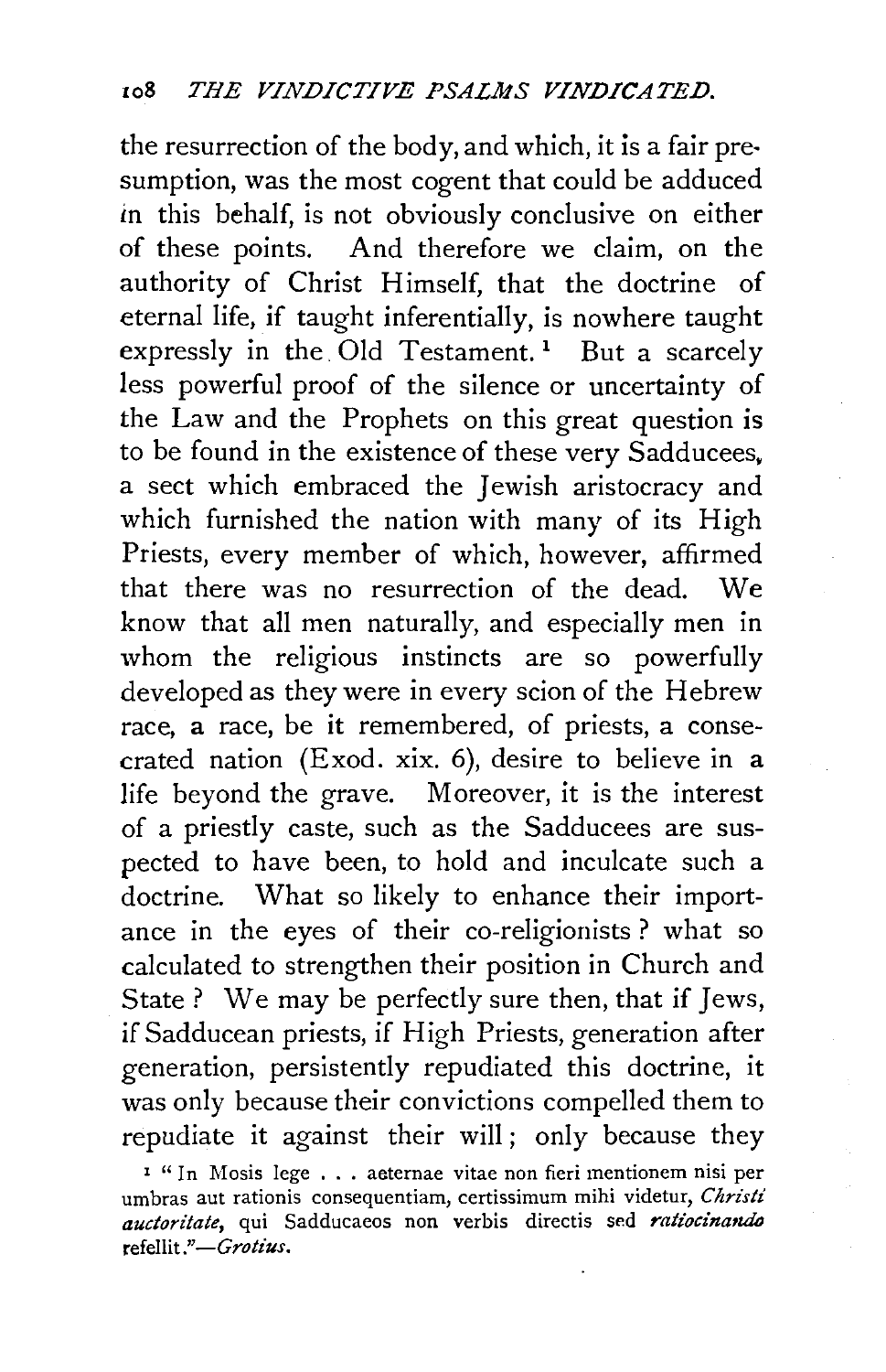found no evidence in the written Law which would warrant them in embracing it. It is absolutely impossible that such a sect could have maintained its existence if the Sacred Writings had contained one clear unequivocal proof-text of a future state. The *raison d'etre* of the Sadducees was that the tenets of the Future Life and the Resurrection could not be discovered (as certain modern Jews confess)<sup>1</sup> in Holy Writ, and had no better basis than "the tradition of the Elders."

But, furthermore, have we not direct and positive proof that some of the sacred writers, some of the Psalmists for example, had no assurance, no *certainty,*  of a future state of being ? Is it conceivable that men possessing any such assurance could have expressed themselves as these have done? What mean these words, "In death there is no remembrance of thee: in the unseen world who shall give thee thanks?" (Psa. vi. 5); and, again, "Shall thy loving-kindness be declared in the grave, or thy faithfulness in destruction ? Shall thy wonders be known in the dark, and thy righteousness in the land of forgetfulness?" (Psa.lxxxviii.  $11.$ )<sup>2</sup> What mean these words if those who penned them had had a future state of conscious existence revealed to their view ? I do not by any means contend that these expressions involve a denial of such future state, or are incompatible with a *hope* of the soul's survival; but I say it

 $^{\rm I}$  Klein, "Le Judaisme," p. 15 (quoted in Smith's "Dictionary of the Bible").

<sup>2</sup> See also Psalms xxx. 9, cxv. 17, cxlvi. 4; and Isa. xxxviii. 18  $f$ . "On the whole they [the passages quoted from the Psalms] leave an impression of a final triumph of death, of the annihilation of con· sciousness."-" Speaker's Commentary," vol. iv. pp. 161, 162.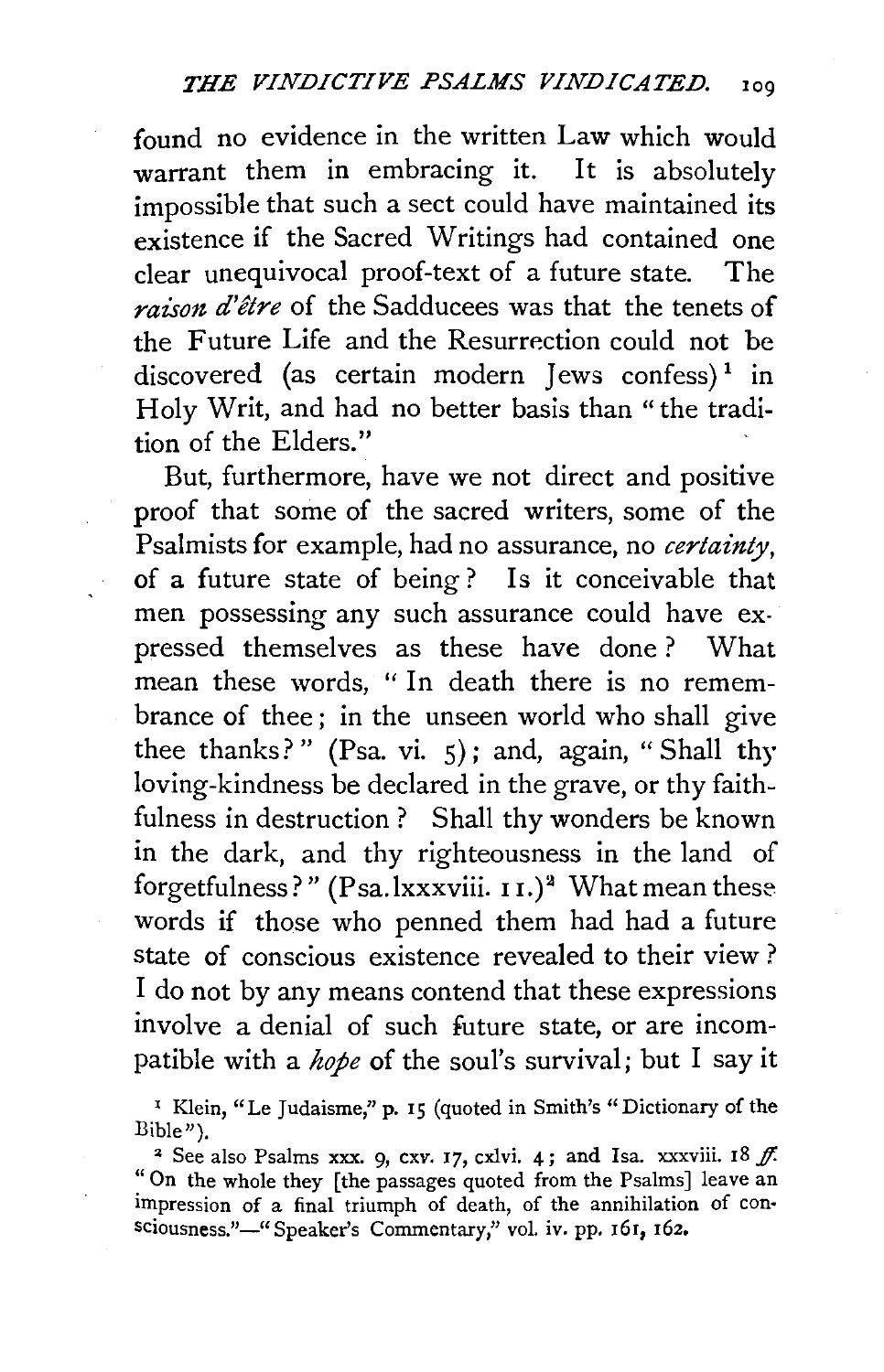is hard to conceive how they could have been written by men who were *certified* of these imperious truths. We must admit, of course, that the Jews, like other nations of antiquity,<sup>1</sup> had their speculations, their traditions perhaps, upon this question. The very words "Sheol" *(Orcus, Hades,* the invisible world) and "Rephaim" *(Manes,* ghosts) justify the belief that they had some dim confused ideas of a disembodied state, ideas similar to those of Homer and the Orphic Hymns. Nor is it denied, again, that some of the Psalmists and others were at times lifted above themselves, and from the Pisgah-top of Inspiration had momentary glimpses of a Promised Land beyond the grave. $^2$  But it is distinctly affirmed that even they-with perhaps some rare exceptions-had no *certain* information on the question ; none which would warrant them in erecting their hope, their undefined belief, their persuasion perhaps, into an article of the faith. And if this was true of the elect spirits of Judaism, the channels of inspiration, the men by whose mouths God spake to other men, still less can we believe that the Hebrew people generally at the time when most of the Psalms were written, maintained a firm belief in a future life, or found it revealed in such Scriptures as they possessed. I am not unaware that many, perhaps most, divines have affirmed the contrary; but I cannot divest myself of the feeling that we have, in their laboured treatises.<sup>8</sup>

x For the Greek traditions on this subject, see the *Contemporary Review, August 1872.* For their evidential value, Whately, "Scrip-<br>ture Revelations."

<sup>2</sup> See, *e.g.*, Psalms xvi. 10, xvii. 15, xlix. 15; and compare St. John viii. 56, Heb. xi. 10-14.

3 See, *e.g.,* Dr. Liddon's Sermon on Immortality. "Hibbard on the Psalms," pp. 78-100. Geden's Fernley Lecture.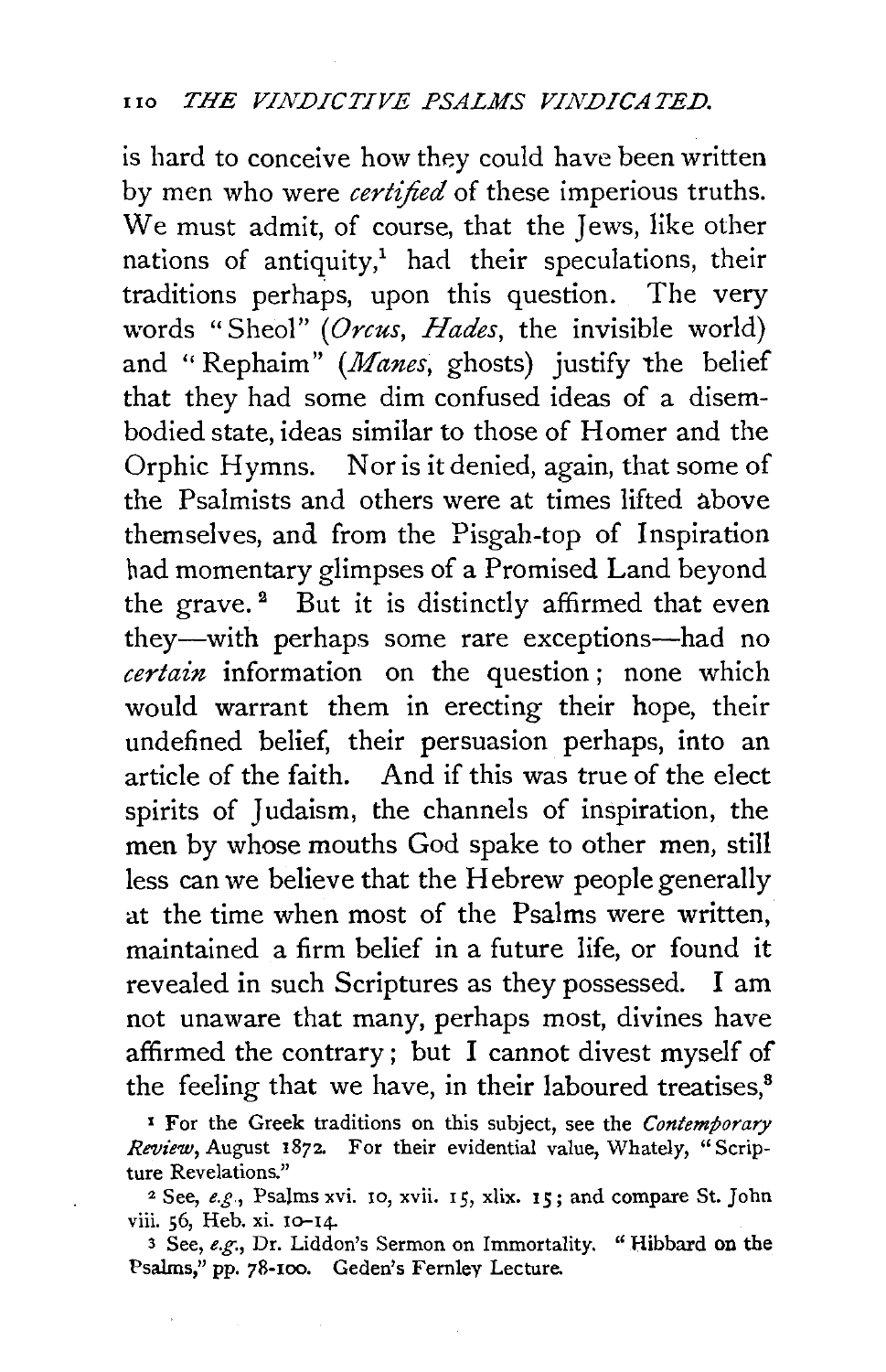conclusive proof of the instability of .their views. They ransack the whole of the Old Testament in search of proof-texts,—and what is the result ? The result is that we have presented to us some dozen dubious expressions, all of which are capable of a very different interpretation from that which these writers have put upon them. It is not necessary that we should enter into an examination of these texts. though I am prepared to do so, if occasion should require it, because my contention is, that the very fewness and the very dubiousness of the texts relied on to prove their position disprove it. " The institution," says Whichcote, "which has but one text for it, has never a one." For can any one suppose for a moment that if men had once been certified of a life after death, that a doctrine so startling, so portentous, so pregnant with consequences, would not have made itself prominent in Jewish history and stamped itself on every page of Scripture ? Is it possible that Prophets and Psalmists could have written as they have written, consistently ignoring the doctrine of a future life, if such a doctrine had been objectively revealed, or anyhow firmly believed in ? Besides, it is worth while remembering that the Jews had been in contact, in close contact, with one nation at least whose religious belief. embraced and centred in the doctrine of a future state of existence. This was the case with the Egyptians. The silence of the Hebrew Scriptures on this subject, consequently, is all the more striking. It is thus proved that their silence cannot be accidental. The doctrine must have been designedly suppressed in the revelation of Sinai, for " to pass over a matter of this kind is to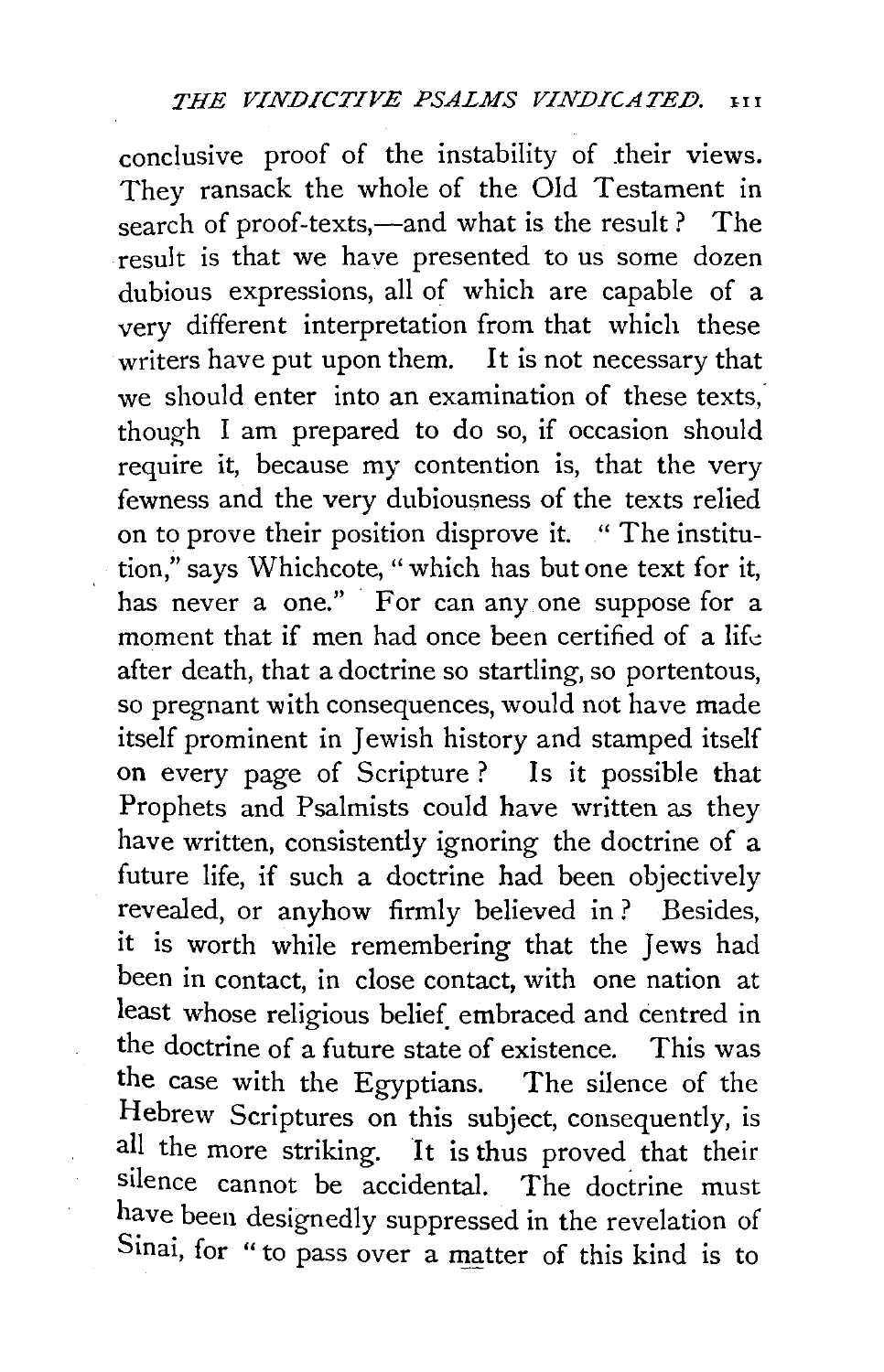reject it."<sup>1</sup>. Why it was passed over it is not difficult, I think, to discover ; but this is a question which it is no part of my present undertaking to consider. It is enough for us that the doctrine was not revealed. The Jews were left to conjectures. Certainty they had none.<sup>2</sup>

But if the revelation granted to the Hebrew race. contained in it no doctrine of a future state of being, still less did it involve the disclosure of a future state of rewards and punishments. And it is upon its silence on this latter subject that I ground my defence of the Vindictive Psalms. The uncertainty of the Jews as to a Future *Life* is not a necessary link in my chain of argument, though it helps to strengthen my position. I might freely concede that the Psalmists were certified of an existence hereafter, provided it were proved, as I

x Zincke, "Egypt of the Pharaohs and the Khedive," p. 182.

2 As the views expressed above may seem to some of my readers to be novel and irregular, it may be well to cite a few contemporary writers, whose words will carry more weight than any of mine can possibly do. "The Jewish religion," says Dean Stanley ("Jewish Church," vol. i. p. 154), "is characterized in an eminent degree by the dimness of its conception of a future life. From time to time there are glimpses of the hope of immortality ; but, for the most part, it is in the present life that the faith of the Israelite finds its full accomplishment."----" The immortality of the soul," writes Dr. Perowne (Hulsean Lectures, on " Immortality,"  $p. 63$ ), " is neither argued nor affirmed [in the Old Testament]. Darkness rests on the grave and all beyond it." Again (p. 67) : "So far as any distinct knowledge of a future life went, the Jew had no advantage over the Gentile."-" It is clear that no distinct knowledge of a future state of retribution had as yet [the age of the Psalmists] been vouchsafed to the Israelites. . . . To the generality of the people, the grave, or the unknown Sheol, of which the grave was the entrance, bounded the region of hope and fear ; whatever they might conjecture touching the state after death, few indeed appear to have distinctly realized it as a state of consciousness, or one to be followed by restoration."- Canon Cook in the "Speaker's Commentary," vol. iv. p. 161,---" No objective revelation had as yet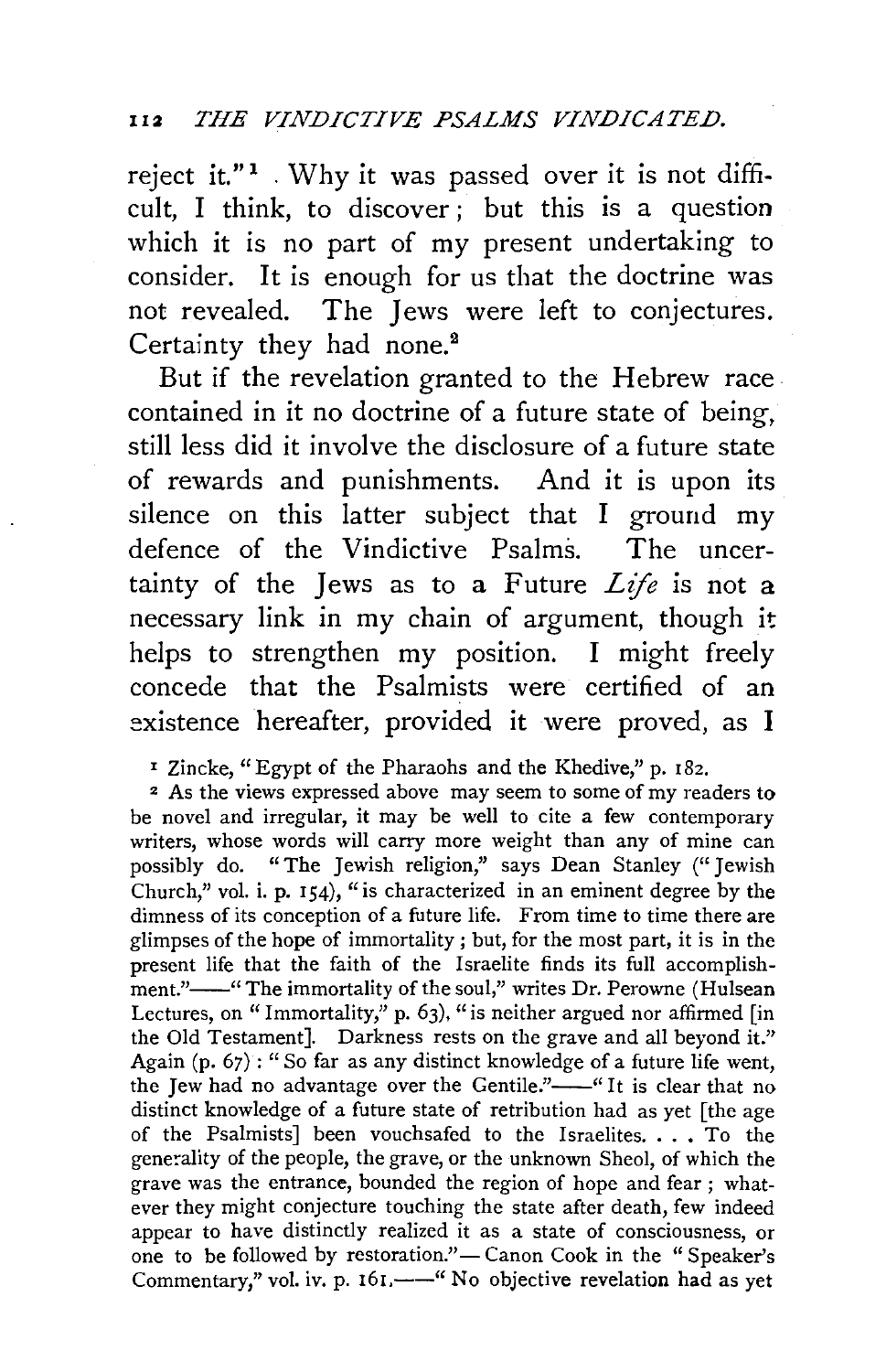think it can be, conclusively, that they were completely ignorant of any retribution hereafter. I say "conclusively," for this is a position on which, I should imagine, there is but little room for any difference of opinion. The proof *e silentio* is complete. The Holy Scriptures, down to the time of the Captivity, at any rate, afford us not the slightest hint of any requital awaiting men after death. Not even from the Psalms or the Prophets can one clear unmistakable *dictum probans* be adduced. And that this affirmation is neither new nor singular, the testimonies cited at the foot of this page will prove.<sup>1</sup> It is needless to multiply such authorities, for it rests, of course, with those who maintain that the Psalmists *did* know of a judgment and a punishment hereafter to point out to us *where* these doctrines are revealed.

been vouchsafed. What the Psalmists believed or hoped for touching the future state in or after Sheol was, so far as we can judge, even to the last, a subjective conviction."— $Ib$ . p. 162.——" Generally speaking, the Hebrews regarded the grave as the final end of all sentient and intelligent existence."-Dr. F. W. Farrar, *in* Smith's "Dictionary of the Bible," art. "Hell."

 $\mathbf{r}$  " Moses in religionis Judaicae institutione  $\ldots$  nihil promisit supra hujus vitae bona, terram uberem, penum copiosum," &c.-Grotius. --"In tota lege Mosaica," writes Episcopius, "nullum vitae æternae praemium ac ne aeterni quidem praemii indicium vel vestigium extat." --"Vel in his libris [the Psalms, Daniel, and Ezekicl) clarum ac disertum aeternae vitae praemium vix, ac ne vix quidem, reperias."-Bishop Bull.--''C'est le comble d'ignorance de mettre en doute cette vérité, qui est une des plus communes de la religion Chrétienne et qui est attestée par tous les Pères, que les promesses de l'Ancien Testament n'étaient que temporelles et terrestres."---Arnauld.-----(I am indebted for these authorities to Warburton, "Div. Leg." vol. ii. pp. 463-465.) -- And, again, "The rewards and punishments of the future life are either unknown or exercise no practical influence." $-Ib$ . p. 63.- $-I$ <sup>"</sup>I am not aware that there is a single passage in the Old 'Testament which represents the unseen world as a place of punishment for the ungodly."-Perowne, Hulsean Lectures, p. 71.

vol. III. 9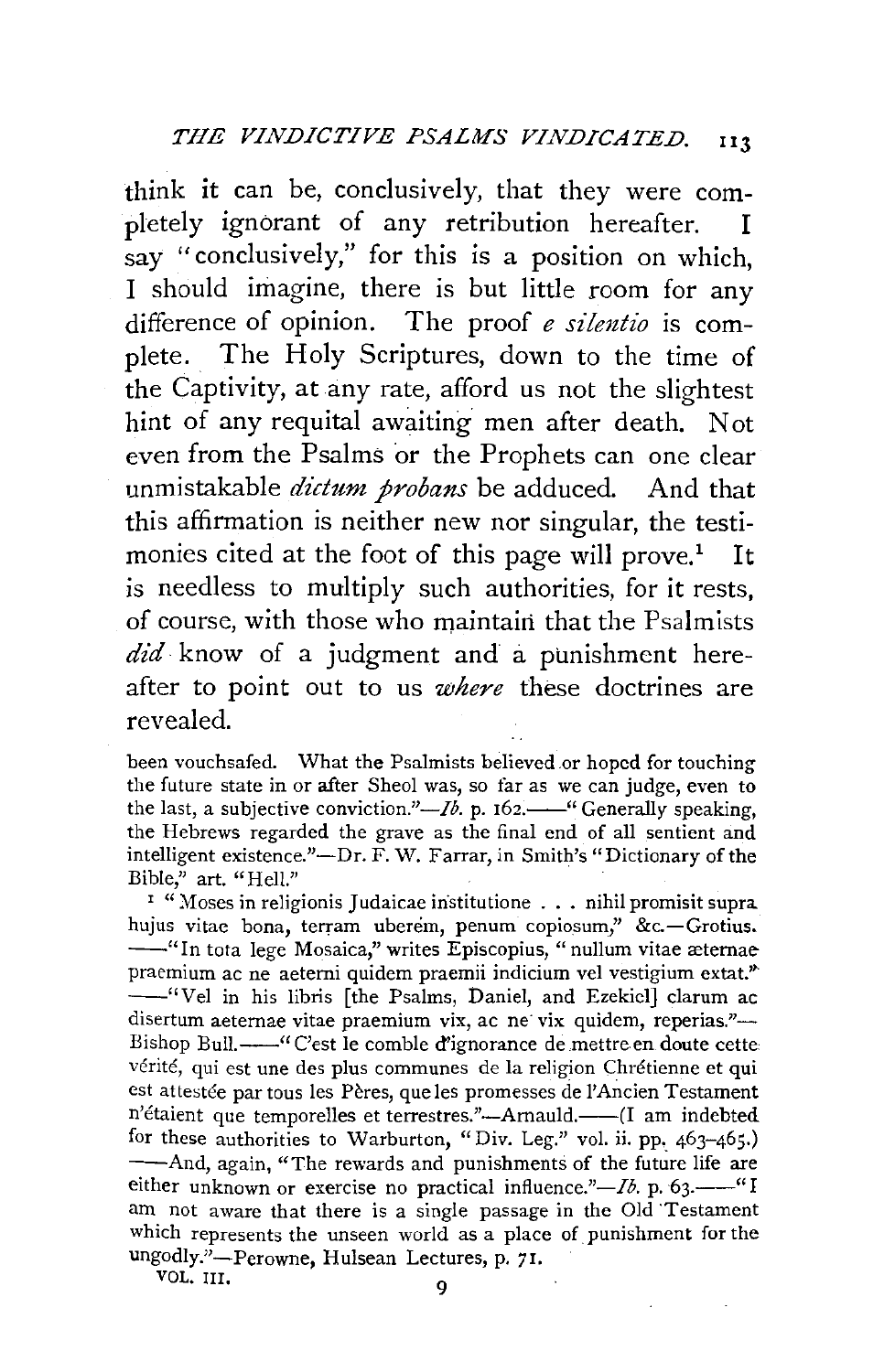## II4 *THE VINDICTIVE PSALMS VINDICATED.*

We see, then, that the faith delivered to the writers of the Psalms embraced neither the doctrine of a future life nor the doctrine of a future recompense. Let us now regard it from its positive side and see what it did proclaim. It proclaimed, and that again and again, and in every conceivable way, the doctrine of a Particular Providence, of a present God impartially dealing out rewards and punishments to men in this present life. More than that, it established, as the law of this Providence, an elaborate system of temporal recompenses. It gave the Jews a code, the rule at once of their civil and their religious life. For every transgression of that cede, a punishment, a "just recompense of reward" was provided. But the sanctions of that  $code$  were one and all temporal.<sup>1</sup> Its retributions were meted out to men *precisely as if there were no hereafter.* Its language was, from first to last, " Thy days shall be long in the land ; " " Blessed shall be thy basket and thy store ; " " I will take sickness away from the midst of thee;" " Thou shalt see thy children's children ; " or, " An eye for an eye, and a tooth for a tooth;" "That thief shall die;" " The elders of the city shall take that man and chastise him ; " " The people of the land shall stone him with stones;" and so forth. Everywhere, that is to say, even in the terrible comminations of Levit. xxvi. and Deut. xxix., where the judgments of God are denounced in detail, and where, if anywhere, the terrors of the world to come might have been looked for, we have temporal recompenses, and

<sup>&</sup>lt;sup>1</sup> "Lex promissa habuit terrena et terrena tantum."--Bishop Bull -"All the sanctions of the Law were temporal, not eternal."-'Bishop Harold Brownc.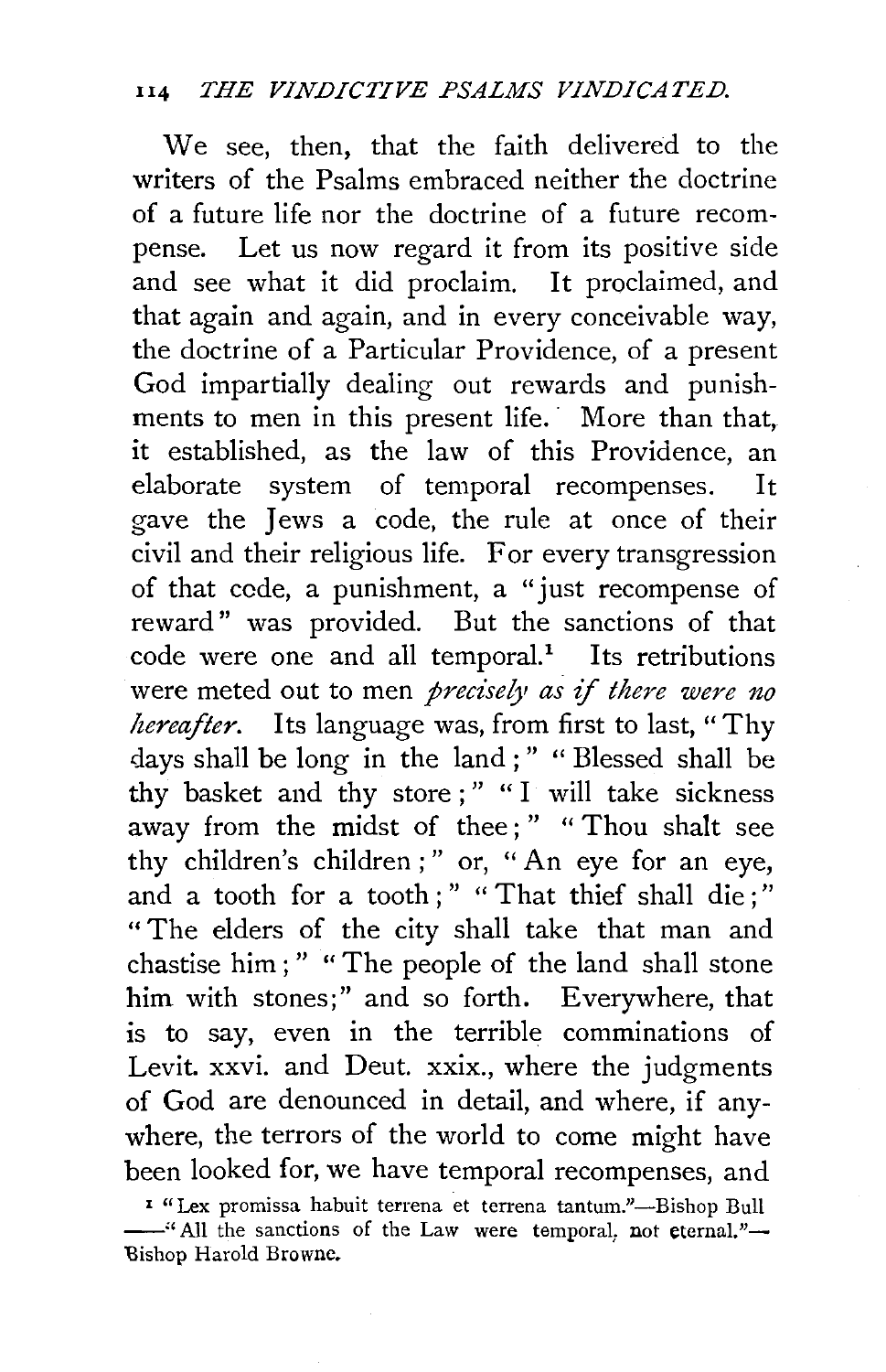these alone. Even in the prayer of Solomon, again, at the dedication of the Temple, an occasion when, if "eternal judgment" had formed an article of the national faith, it would assuredly have found a mention, only temporal blessings are sought, only temporal chastisements are deprecated. The fact, then, is indisputable that everywhere, throughout the Pentateuch, the Psalms, the Prophets, the "strength of Israel " stands pledged to purely temporal requital.

And this, no doubt, we may remark in passing, is one reason why the Old Testament Scriptures contain no revelation of the recompenses of the future. They could not have contained any such revelation, without contradicting or impairing the belief in the Theocracy, in a real and practical government of the race by God. The supremacy of Israel's invisible King, and the execution of his laws, were secured by a system of *temporal* rewards and punishments ; a scheme of *future* retribution and recompenses could hardly have been established co-ordinately or even concurrently with this, except at the risk of weakening its sanctions and compromising its authority. Indeed, it was the gradual rise of a belief in a future life and a judgment after death which ultimately accomplished its overthrow.

But there are one or two features of the Mosaic system which, as they will force themselves upon our notice hereafter, it may be as well to consider here. The first is, that it was a system of strict and literal *retaliation,·* in other words, it was a *lex talionis.* Its keynote was the precept which, it is worth observing, occurs under slightly different forms three times (Exod. xxi. 23-25; Levit. xxiv. 20; Deut. xix. 2r),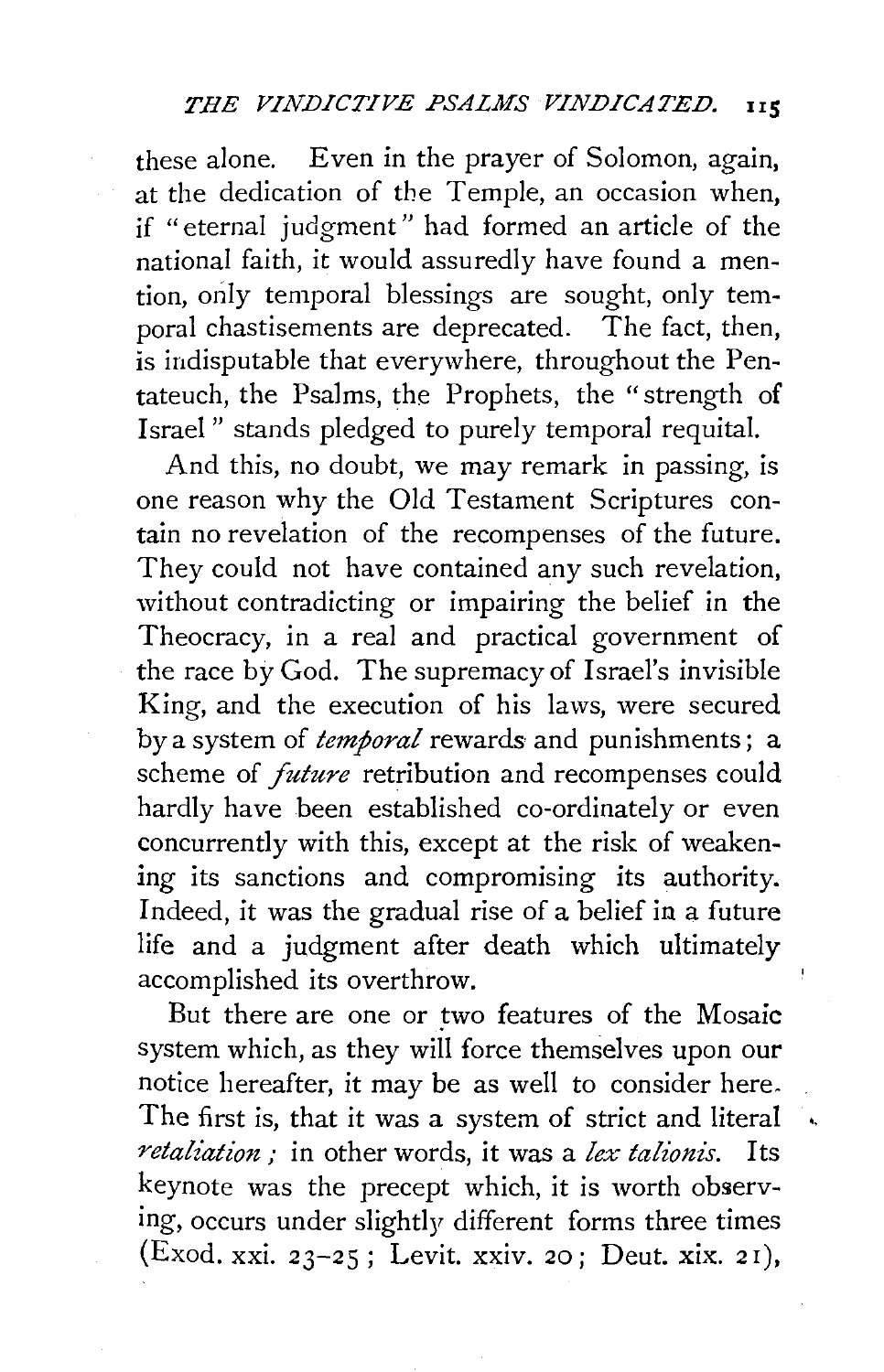" Life for life, eye for eye, tooth for tooth, hand for hand, foot for foot, burning for burning, wound for wound, stripe for stripe." In this emphatic way was the Jew taught to give and to seek redress, even for private wrongs, on the broad principle of " like for like." But more than that, this same code had its "nicely calculated less and more." Its sanctions were on a graduated scale. Sometimes it prescribed simple restitution (Exod. xxi. 35; xxii. 12), sometimes payment of the person injured "for the loss of his time" (xxi. I9), or payment "as the judges determine" (verse 22). At another time the wrongdoer must " restore the principal" and "add the *fifth part* more thereto "(Leviticus v. I6; vi. 5). The thief must in certain cases "restore *double"* (Exod. xxii. 4), while transgressors of another type should be repaid *sevenfold* (Leviticus xxvi. 18, 21, 24, 28). The Jew then was encouraged by the law under which he lived to look, not merely for retribution, but for retaliation (in the primary sense of the word) ; for the exact and proportionate recompense, in kind and degree, of wrong and crime.

It is also to be noticed here that there were a considerable number of offences to which the law of Moses assigned no less a penalty than death. Sometimes it was death by fire (Leviticus xxi. 9), sometimes death by stoning (Deut. xiii.  $10$ ), sometimes death by the visitation of God (Leviticus xvii. 10 ), but the number of cases obnoxious to capital punishment in one shape or other is almost startling. (See, *e.g.,* Leviticus vii. 20, 25, 27; xviii. 29; xx. *passim.)* Yet it could not well be otherwise. For one who knew nothing of a judgment to come, the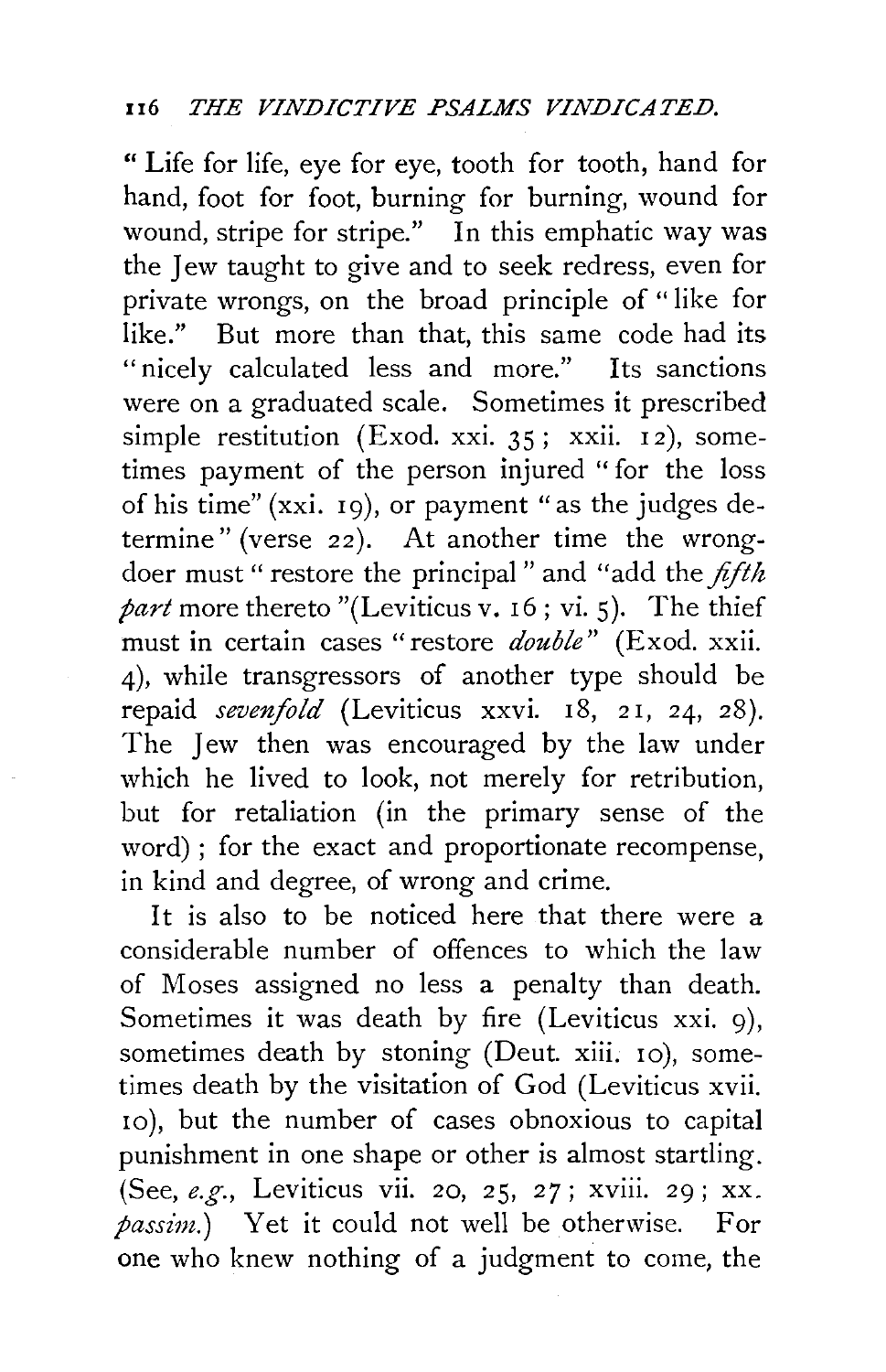**Law** could have no higher sanction, could propose no severer penalty, than "sudden destruction." Just as "length of days" was its highest recompense, so would premature and violent death be its most dreaded doom. The Jew, then, was warranted by the Mosaic code in anticipating for certain offenders the expiation of their crime in blood. The cases were many in which it could be said with perfect truth, "We have a law, and by our law he ought *to die."* 

We must now proceed to remark that the Dispensation we are considering, not only threatened the contumacious Israelite with temporal pains and penalties, but it also made abundant provision for their exaction. Sometimes the chastisement came direct from an avenging Deity (e.g., Jeremiah iii. 3; Haggai **i.** 9), but God also had his "ministers attending continually upon this very thing." The Hebrew judges, for example, were appointed that they might be the dispensers of the Divine requital. To the kings again, as God's vicegerents in the Theocracy, was delegated the punishment of evildoers. The witnesses of sin, the elders of the city, and, in some cases, the whole population, were charged with the correction of immorality and apostacy. The sword of neighbouring states, the noisome beast, the famine, the pestilence, and even the palmer-worm, the locust, and the caterpillar were made the scourges of idolatry and rebellion. In all these ways did the *digitus Dei* work and manifest itself amongst the chosen people. The temporal punishments, that is to say, denounced by tne Law and the Prophets, the Providence of God, either directly or instrumentally, visited upon the evil-doer.